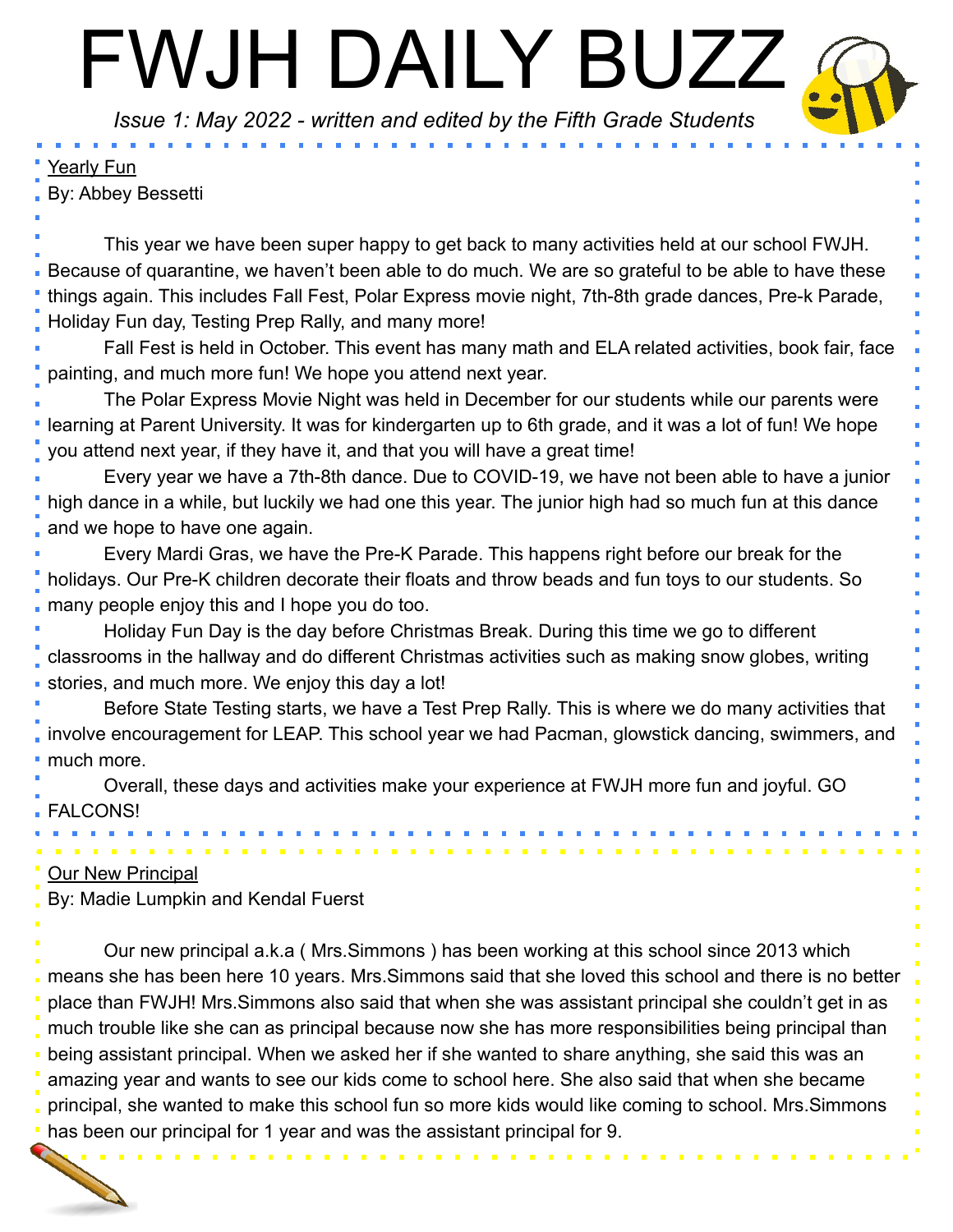## OUR STARS

### Mrs. Payne, Teacher of the Year

By: Mason Hosey and Alexander Couvillon

This school year, 2021-2022, Mrs. Payne won the teacher of the year award. When asked how she felt about that, she responded with, "Very excited and honored."

Teachers teach many subjects. When asked about what her favorite topic to teach was, Mrs. Payne responded with, "Fractions, because we get to use a lot of food."

Mrs. Payne won this award by being nominated by her peers. Other factors include data on student success and school leadership. She said that the favorite thing she had done to earn this title was helping with our PBIS program.

 When she was awarded with the Teacher of the Year, she obviously wasn't unfazed. In her words, she felt, "Shocked, I was very surprised."

Mrs. Payne isn't just the teacher of the year, she is also a mother and wife. Therefore, she has her own hobbies and things she enjoys and wants to do. She said that she liked, "Spending time with my family and doing as much as possible outside. I also like watching baseball."

Mrs. Payne will be teaching here next year as well. Therefore, she has her own goals for next year. She said, "Well, I am hoping things get back to normal. I guess helping kids to get excited to learn."

Mrs. Payne attended FWJH as a student, but being a teacher is clearly different from being a student. A few examples from her are, "Getting to give back, do what other teachers did for me."

 Well, that's all folks. This was Mrs. Payne's response to our questions about being teacher of the year and a person in general.





### Gabriella Forar, Student of The Year

Written by: Lilly May Morrison

To get Student of The Year, you have to have good grades all year. You also have to have a good attitude and behavior to get this award. Gabriella Forar represented our school as Student of the Year for the 2021-2022 school year. When she received this award, she felt proud but flustered. Her parents surprised her with presents. She said," I gained knowledge throughout the school year. I worked my hardest to receive this award." She is very proud of what she has accomplished.

One thing she learned was that whatever you put in, you get out. Everyone is so proud of her hard work! The Falcon Community is proud of her hard work and dedication to the community. She has made many new friends throughout the 2021- 2022 school year. She is excited for what the future at this school has to come. She said," I am so thankful for this award. Thank you Fifth Ward community!"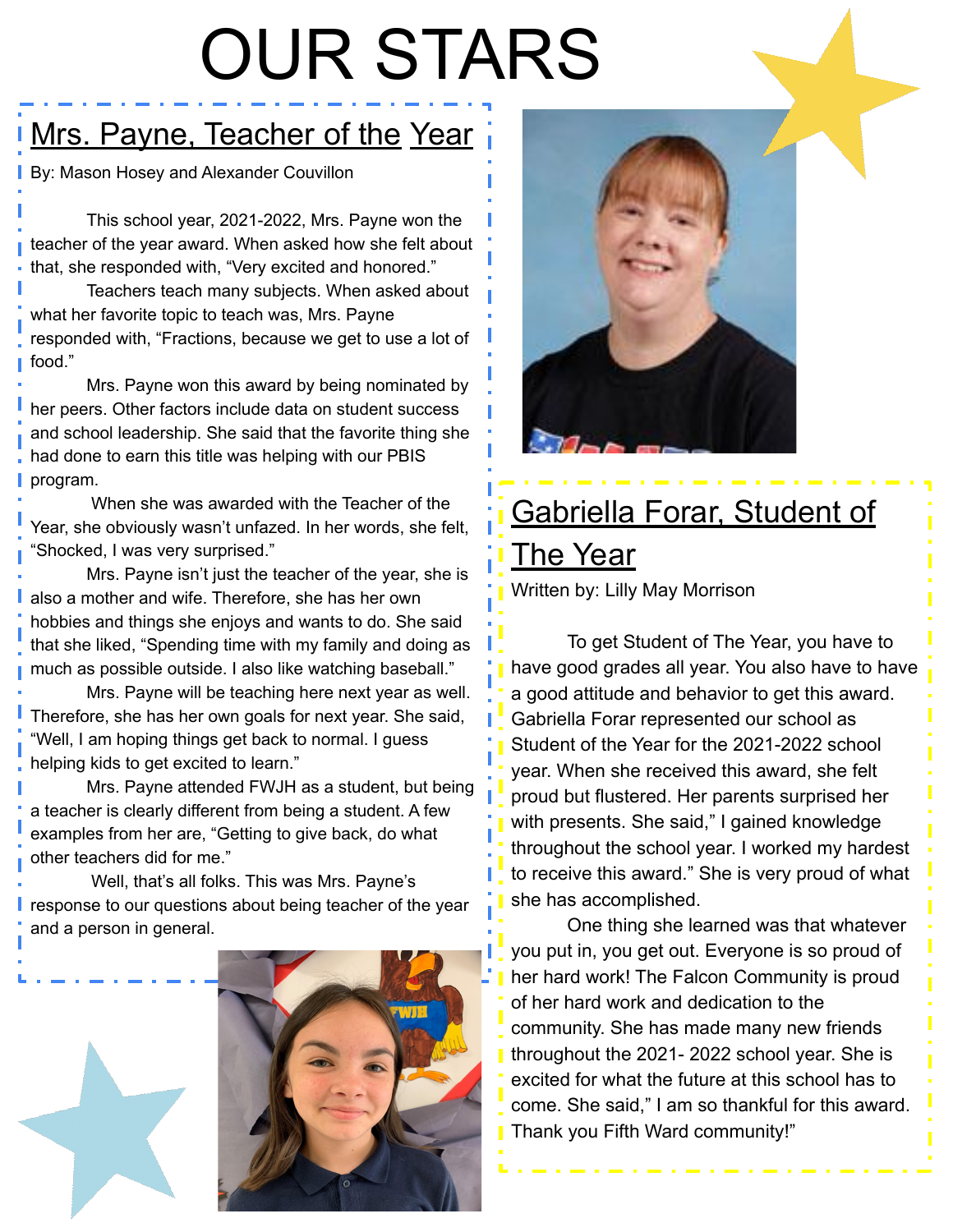### Falcon Farwell

Coach Hoffpauir Retires By: Elliott Pittman and Aldwyn Yearwood

After 34 years of teaching, Coach Hoffpauir is ready to retire. After retiring, she will have taught at 12 different schools, including Fifth Ward. Speaking of Fifth Ward, she has I taught here for 7 years. Coach Hoffpauir says she will miss the structure teaching brings to her life and also watching kids develop physically and socially. Her favorite skill/ sport to teach was softball. She is also going to travel the world after she retires. Coach Hoffpauir has already traveled to all of the states in the United States. In addition, she has traveled to many countries. Some examples: Guatemala, Trinidad and Tobago, China, Japan, Chile, Peru, Tibet, Morocco, Italy, and France. She plans to visit Turkey and Greece soon! How amazing!!

#### Ms. Cindy Wallace By: Mileigh Robinson and Krysta Hyatt

Our school secretary, Ms. Cindy Wallace, is retiring after 32 years and worked as a substitute for 3 years before becoming a secretary at FWJH. We are so sad to have her leave, so we jotted down some notes of things to remember her by. Cindy Wallace wanted to be a secretary ever since she was a kid. She went to school for a long time and took all the classes she needed just to get here. She has never worked at any other school besides Fifth Ward and is proud to call Fifth Ward her home! She enjoys working here because she loves the staff and students. It brings her joy everyday when she gets to see new and past students. Another reason she loves this job is because she loves being a part of so many lives. One thing she will miss most when she retires is people she has worked with, especially Mrs. Nina because she is her best friend, and they have been working together for so long. She is currently working for a CPA also known as Certified Public Encounter. She also wanted everyone to know, "When you love what you're doing, life is a lot easier!" She is also so excited for a new chapter at her new job!

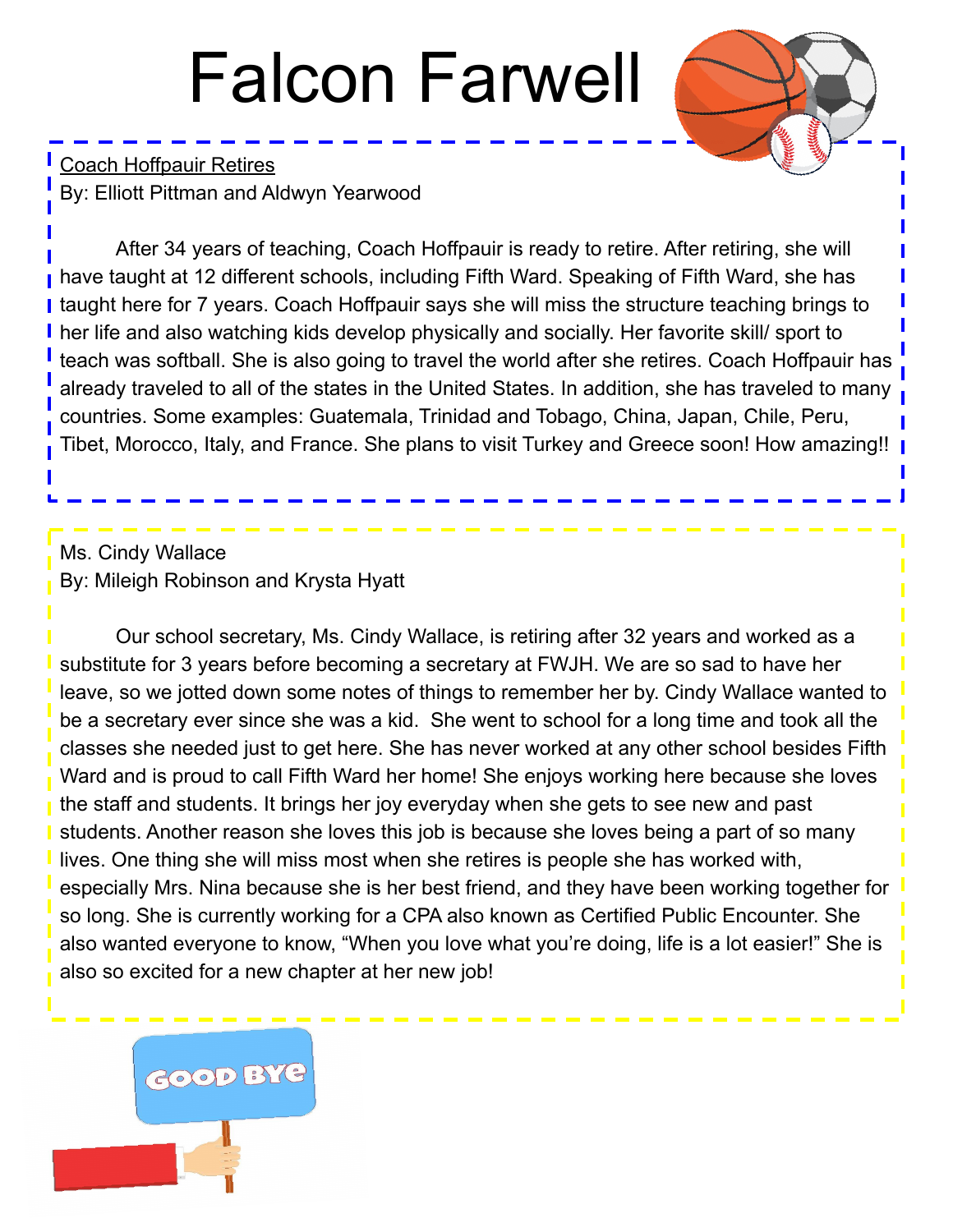# DID YOU KNOW?

#### The History of Fifth Ward! (Go Falcons!)

By: Annabel Tenorio and Juliet Jochum

The history of Fifth Ward Junior High is very interesting! The school was built in 1949 and is located on HWY 21. This school was originally a high school in 1946. The first principal of this school was Mr. Sam Mizel (1949-1954!) Fun fact, Ms. Margaret Dubea was an assistant principal in 2005, and still works here to this day as a substitute! But Fifth Ward has never had an assistant principal until 1998, and the first assistant principal was Ms. Rebecca Stogner!

At first, this school looked like a house, but now it has expanded a lot and look at the school now! There is even a school Alma Mater, and it's called," Fifth Ward Alma Mater," written by the class of 1956-57.

 The old, original sign of the fifth ward has been replaced with a new one, but it still lies in the junior high hallway to never be forgotten. And did you know that the old gym was turned into a library in 1979, but is now a computer lab/ classroom! There is a lot of history in Fifth Ward that will never be forgotten, and a lot more fun memories to make!

SPORTS

Coach's Corner - Comeaux and Senez By: Preston Hooge, Rodney Stewart, and Jett Thompson

**FALCONS** 

Coach Comeaux is the boys basketball coach, which is his favorite sport. Coach Comeaux says that you need 11 people to have a team, so he encourages all boys in junior high to come try out for the team. His most exciting moments of his coaching career is seeing the kids' skills increase.The leaders on this year's team were Peyton, Cade and Adam. Coach Comeaux has played basketball for 37 years, and he still loves it to this day!

Coach Senez coaches both football and baseball. His favorite sport is football, and he loves to watch it. He also likes to play it, too. The best players on the team are the people who try the hardest. Coach also says that the worst players are the people who don't try. His favorite moments as a coach are when he sees the players increasing their skills for the sport.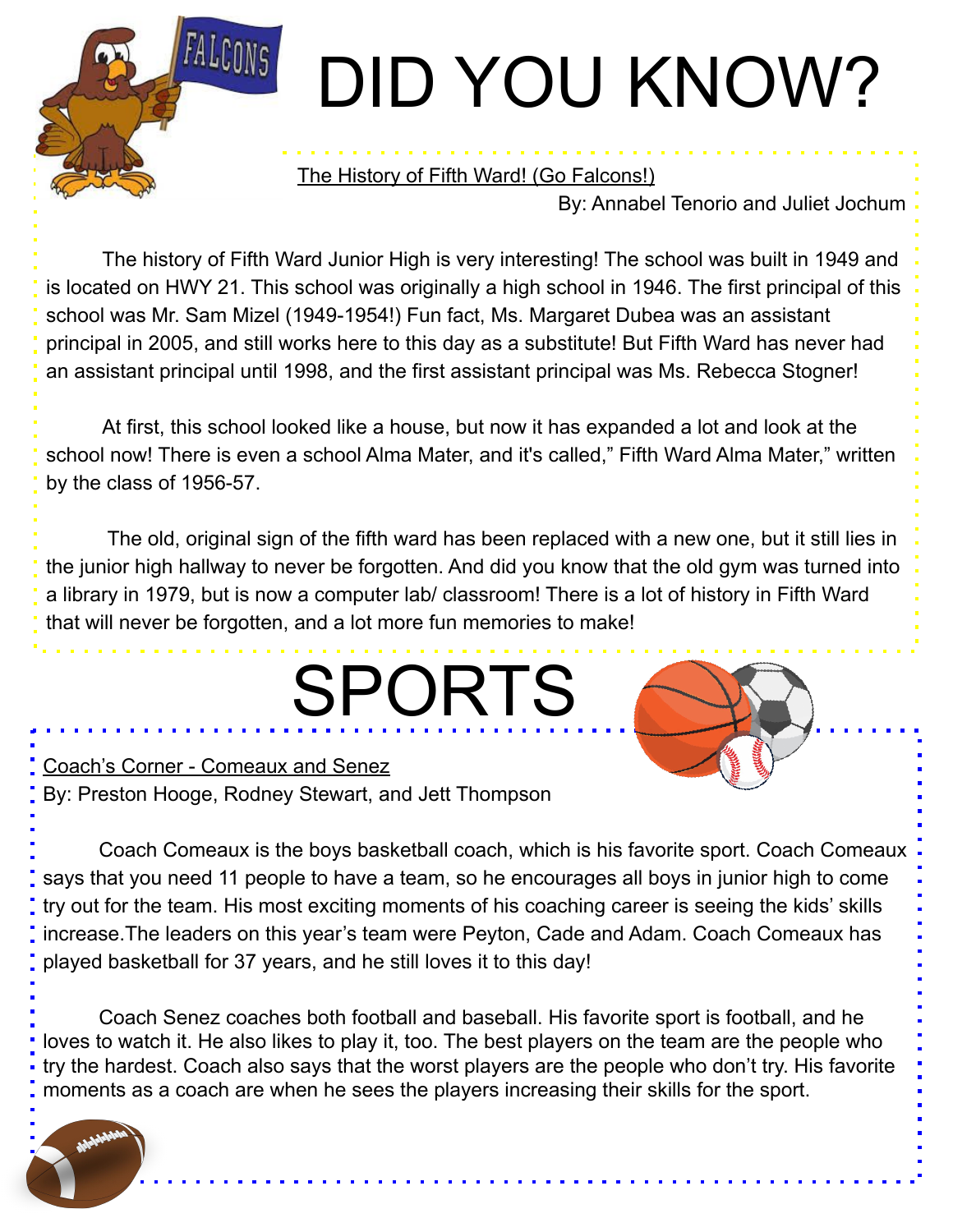### Field Trips

#### 1st Grade Field Trip

By: Lily Garafola and Christopher Drake

During the Spring of 2022, Mrs. Romano, Ms. Brown, and Mrs. Hidalgo's class went to the zoo. Most of the children enjoyed the field trip, although some were nervous. Some of the coolest things they saw based on Ms. Hidalgo's class opinions were the tigers, gorillas, lions, cheetahs, sea lions, alligators. They also enjoyed the secret area in Monkey Hill, and the lions playing with hose water. They also say Monkey Hill is very fun, but you should bring a bathing suit with you if you want to swim in the secret area of Monkey Hill after the field trip. Some students felt lonely because their family couldn't or didn't come. These first graders advise you to bring a family member with you. These kids say the best part of their field trip was spending time with family and friends. For some students, they said that it was a great first experience at the zoo.



#### 2nd Grade Field Trip

By: Thomas Odom, Conor Sinopoli, and Cayden Lowery

The second grade classes went to the Audubon Zoo on the other side of Lake Pontchartrain in New Orleans. The second graders were nervous because either they had never gone over the lake before, or they were nervous of going on a bus over a long, big bridge. Mrs. Schawner's class saw reptiles like snakes, alligators, komodo dragons, and many more. Also, mammals like sea lions, tigers, lions, rhinos, and many more. The students also saw plants like sugar cane and bamboo. Something funny the animals did was an elephant took a laffy taffy from a kid, and the sea lions splashed people standing near the tank. I bet that would feel nice on a hot day! Both classes said it was so much fun, and they would want to go again in the future. Their favorite parts were monkey hill, the bat cave, and all the different kinds of animals. They learned interesting facts about animals like what they do and what their life is like in their lifestyle.